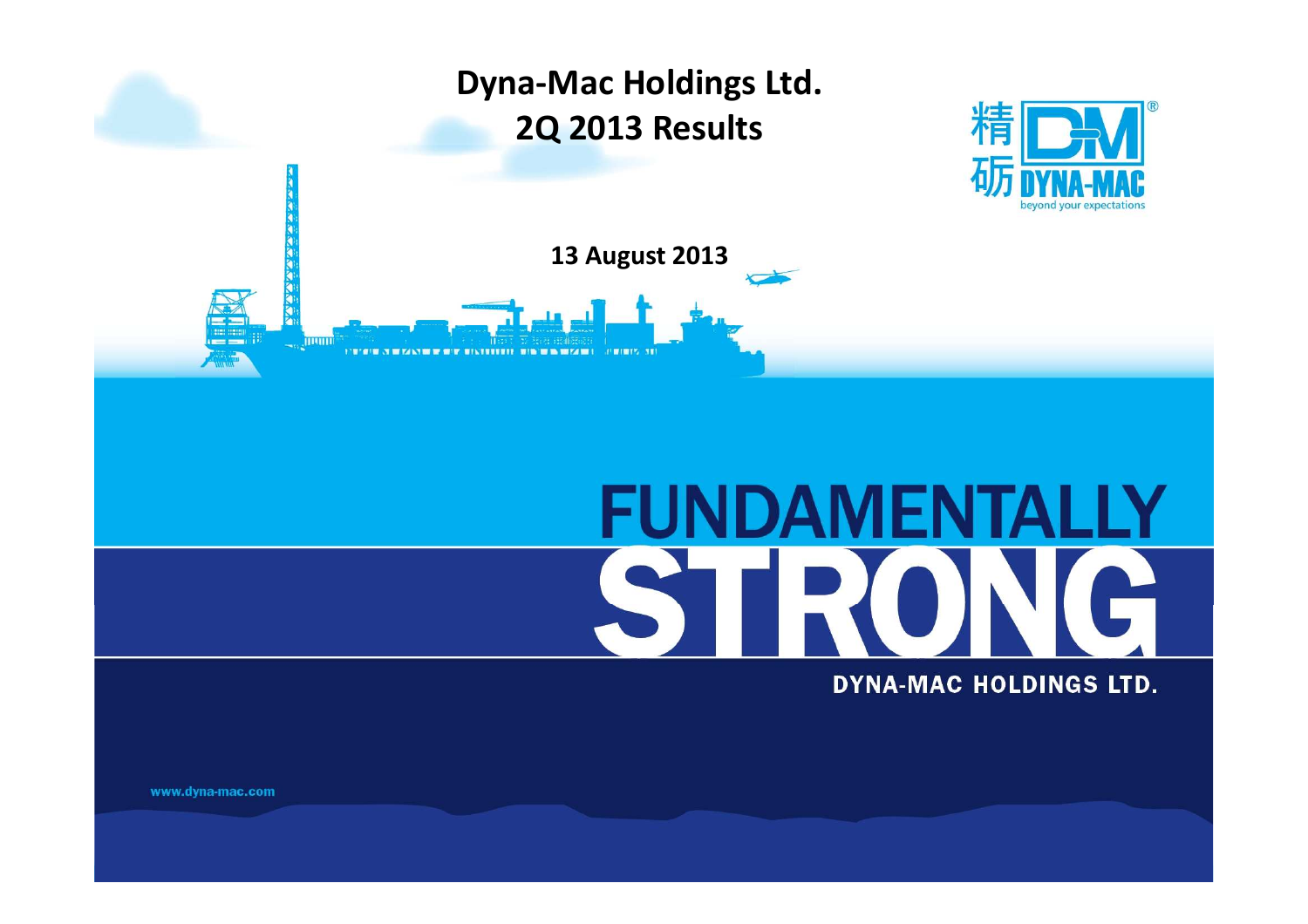

# **Business Overview**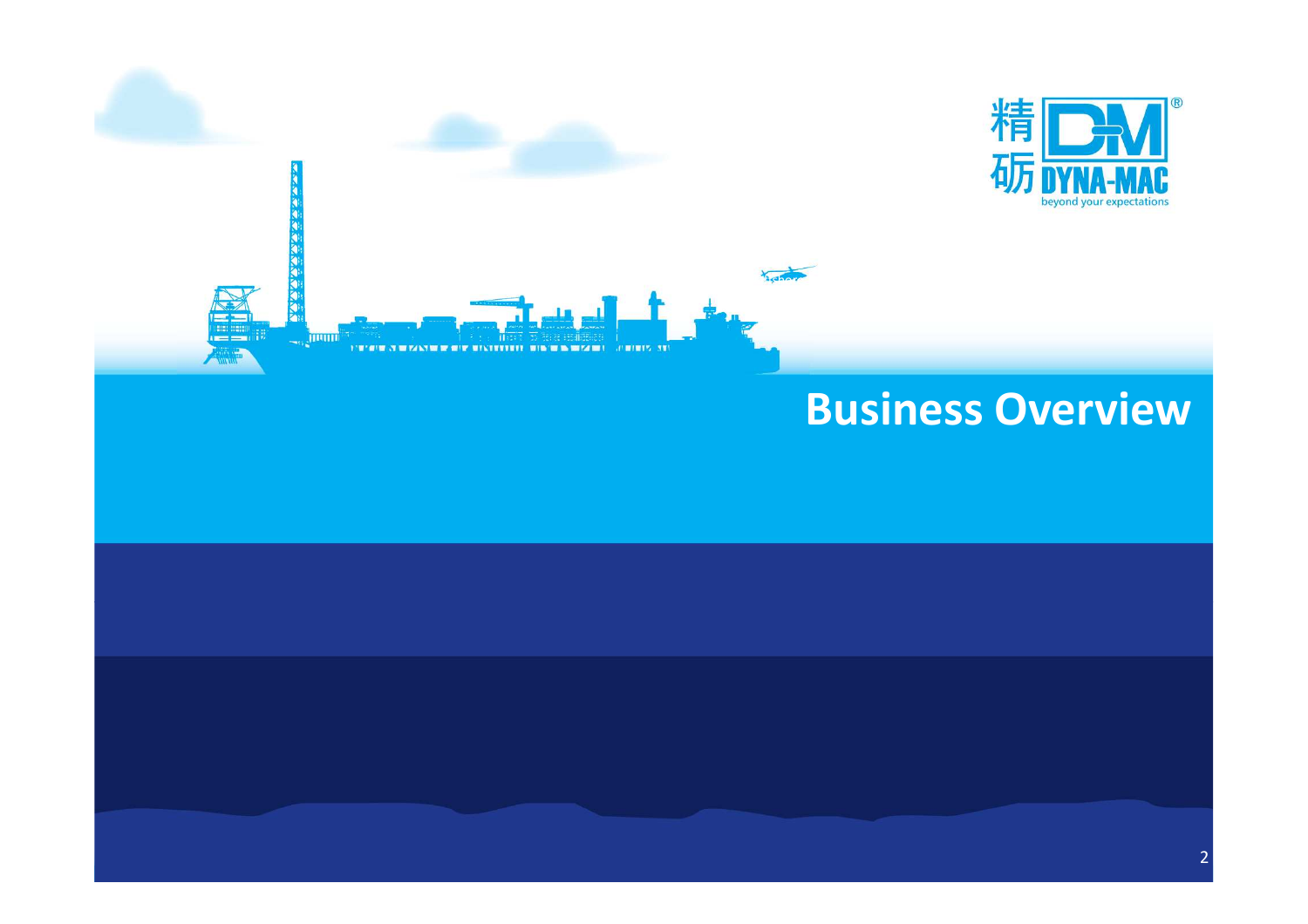

## **A multi-disciplinary offshore fabrication specialist with core focus in FPSO/FSO topside modules**



•Collectively over 120 years industry experience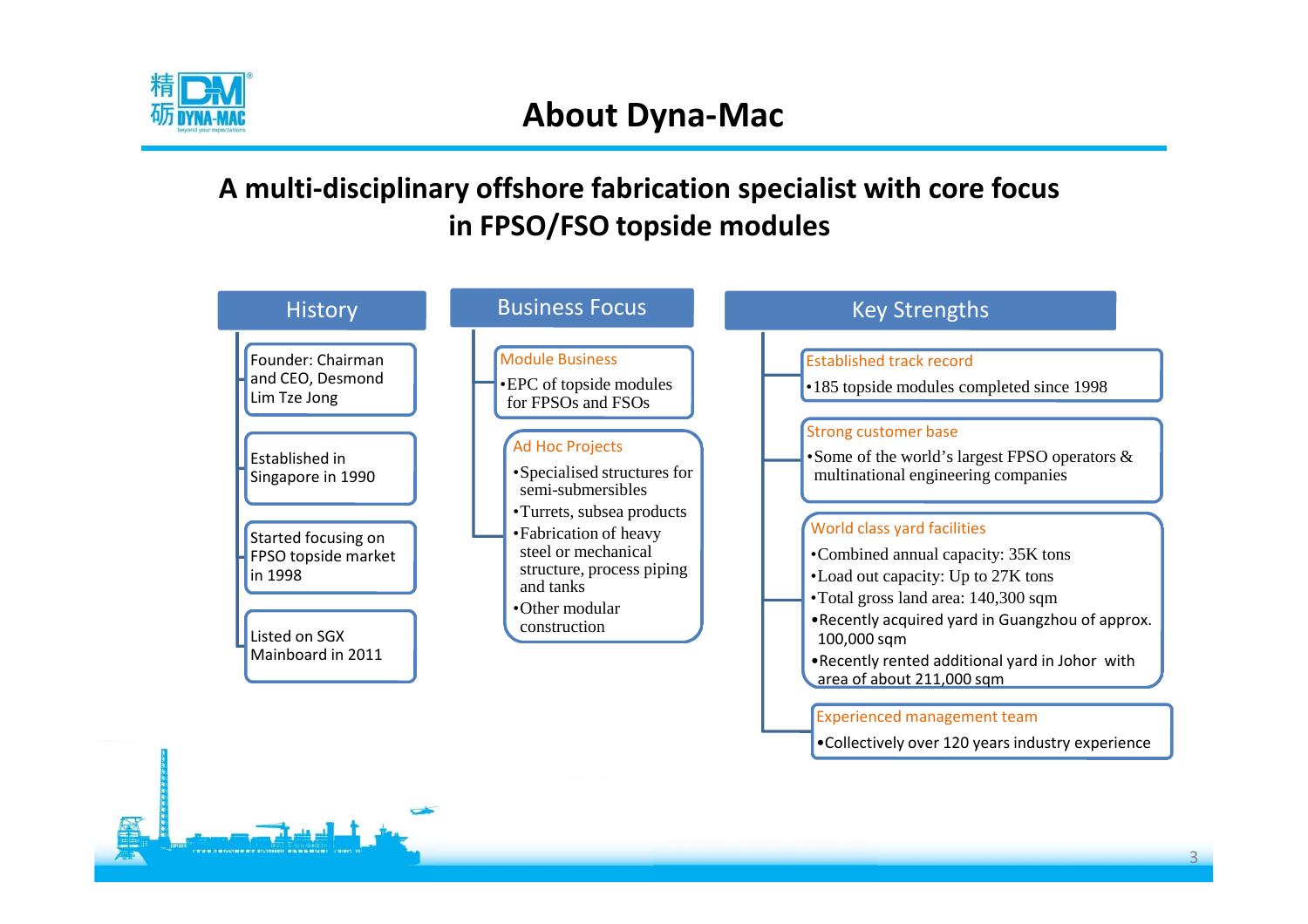

# **Floating Production Storage Offloading (FPSO)s at a glance**

A floating production system receives fluids from a subsea reservoir, processes, stores and offloads. Most FPSOs are ship-shaped and are 'anchored' (moored) by a turret.

### **Schematics of FPSO**





### **Advantages of FPSO**

- Earlier cash flow because they are faster to develop than fixed platforms.
- Reduced upfront investments.
- Retained value because they can be deployed to other fields.
- Abandonment costs are less than fixed platforms.

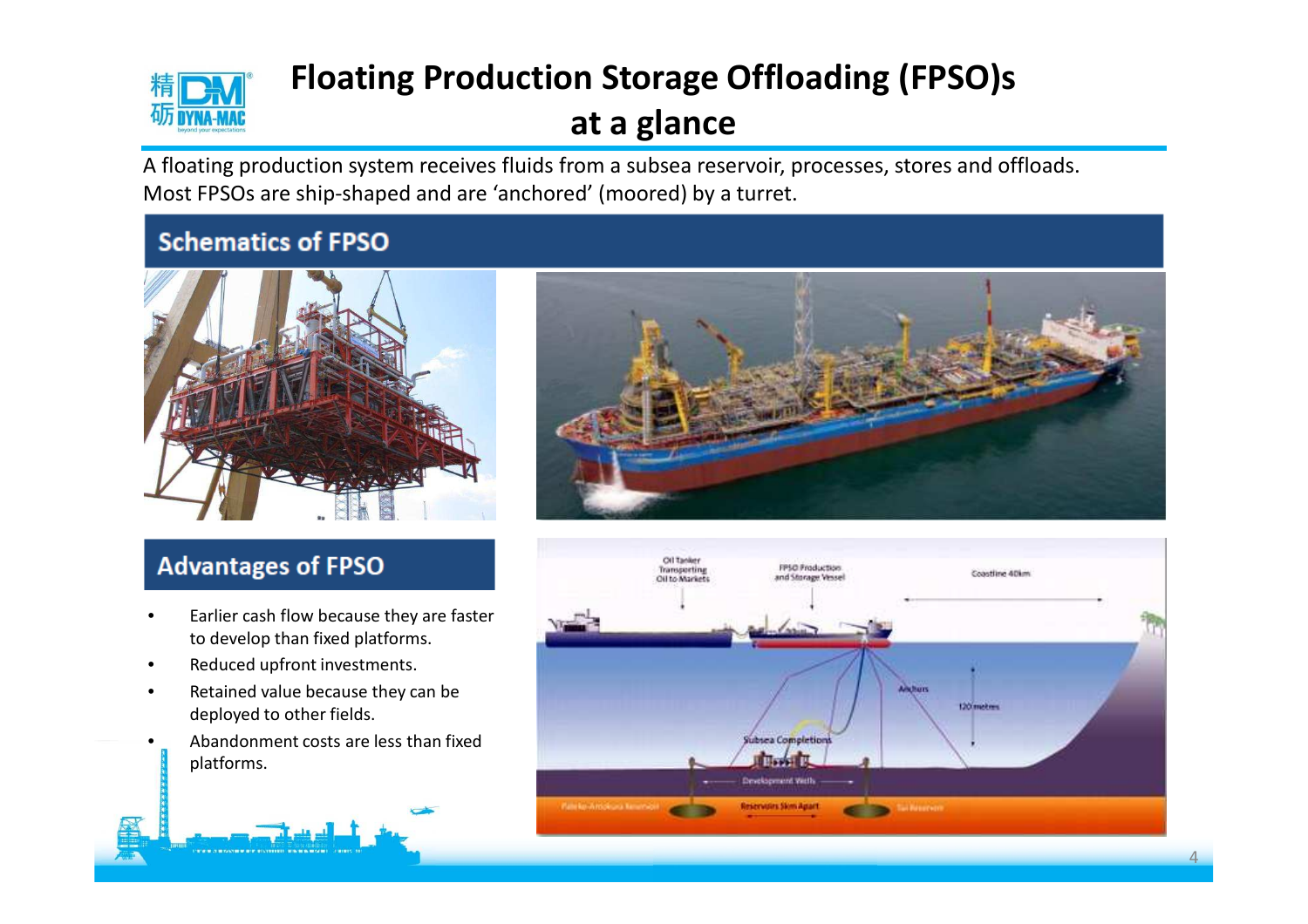

# **Our Yards**



### Yard Capacity

•Total area of yards at Gul Road and Pandan Crescent is approx. 140,300 sqm, producing output at maximum 25,000 tons.

- •Acquired yard at Nansha, Guangzhou, with area of approx. 100,000 sqm.
- •Rented yard in Johor with area of approx. 211,000 sqm.
- •Rented yard from Keppel Subic in Philippines with area of approx. 6,000 sqm.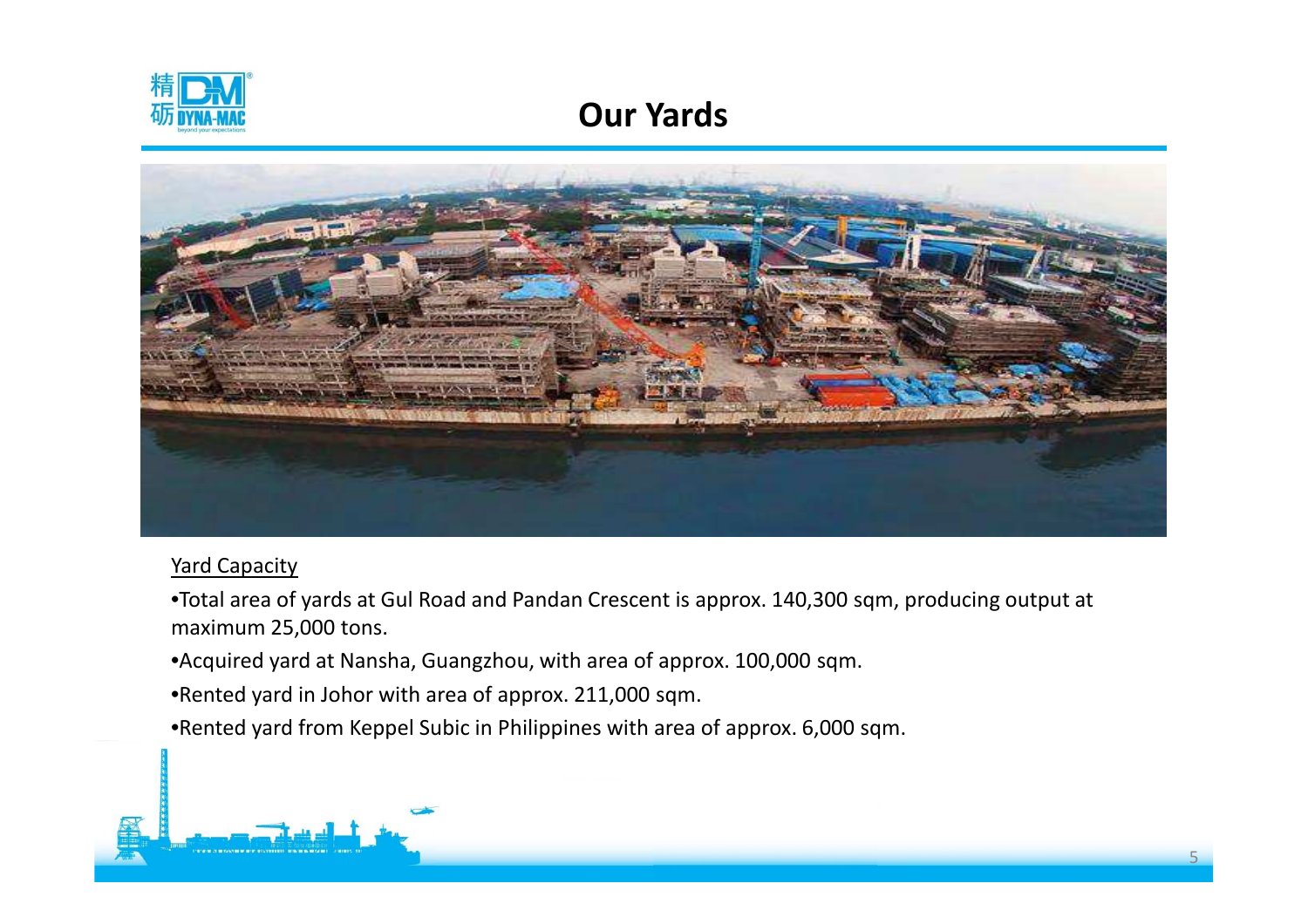

# **Strong relationship with the world's largest FPSO operators**



Our customers are among the world's largest owners and operators of FPSOs and FSOs.



We also serve multinational engineering companies in the marine and oil and gas industries.



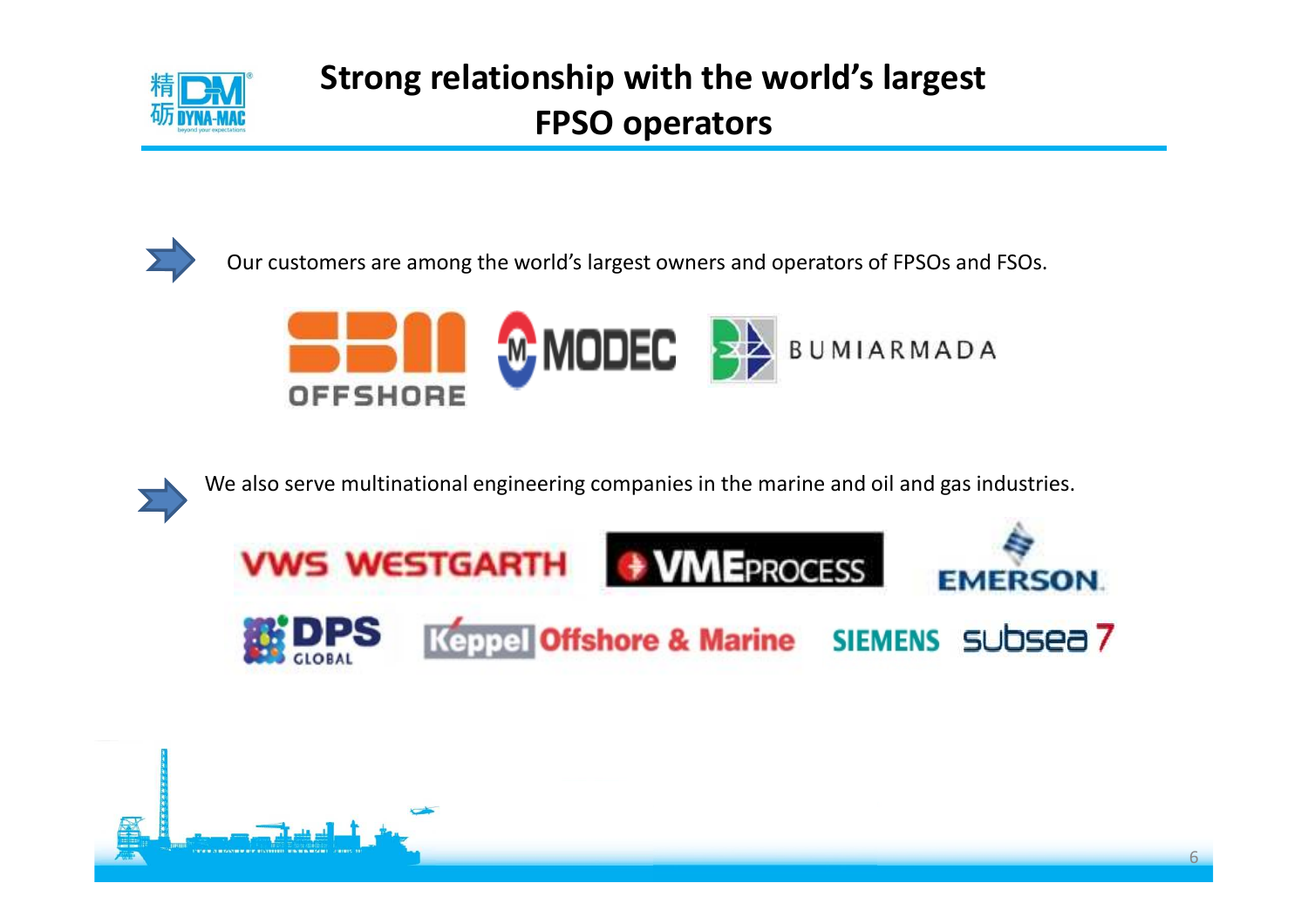

# **Business Strategies**

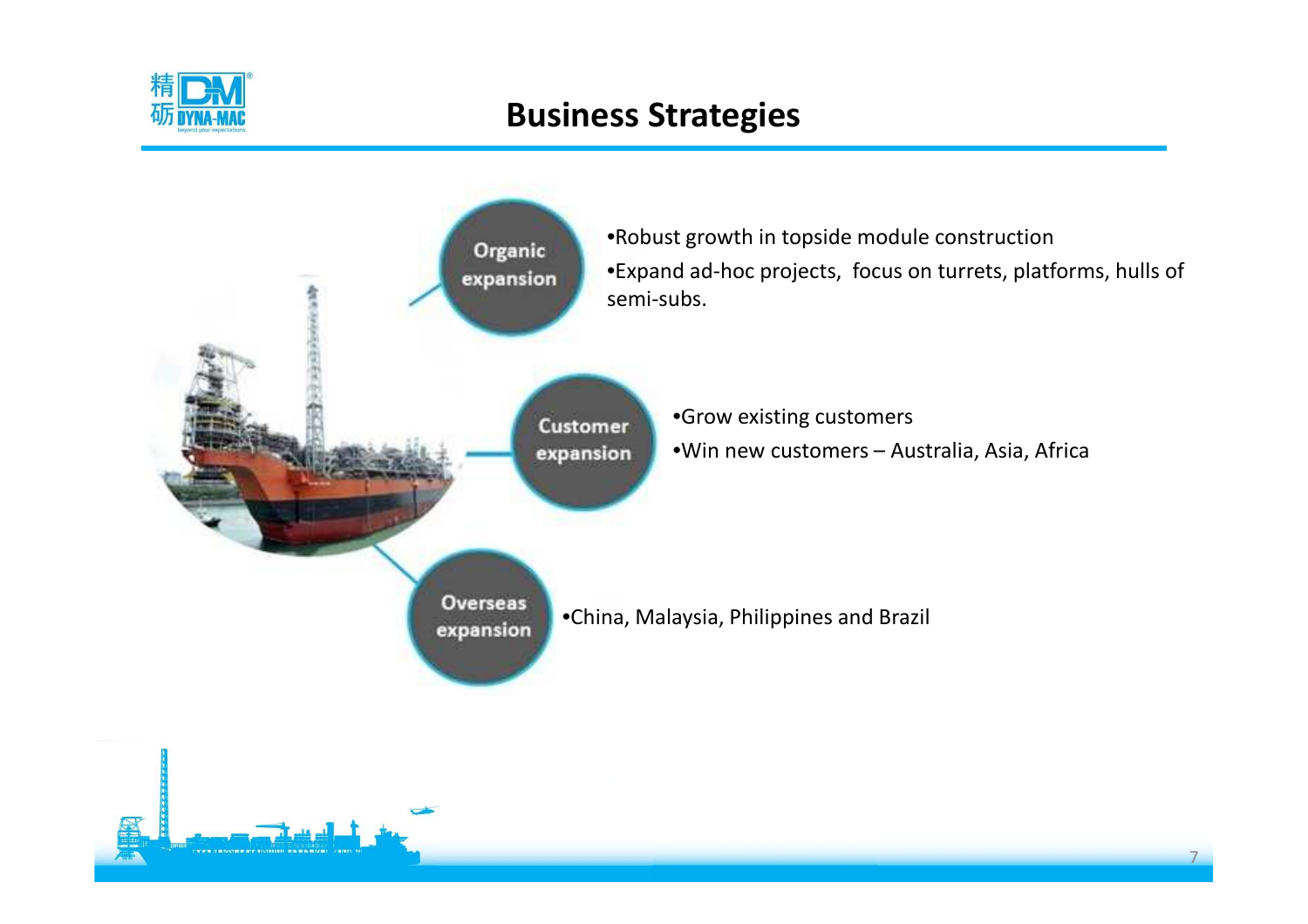



beyond your expectations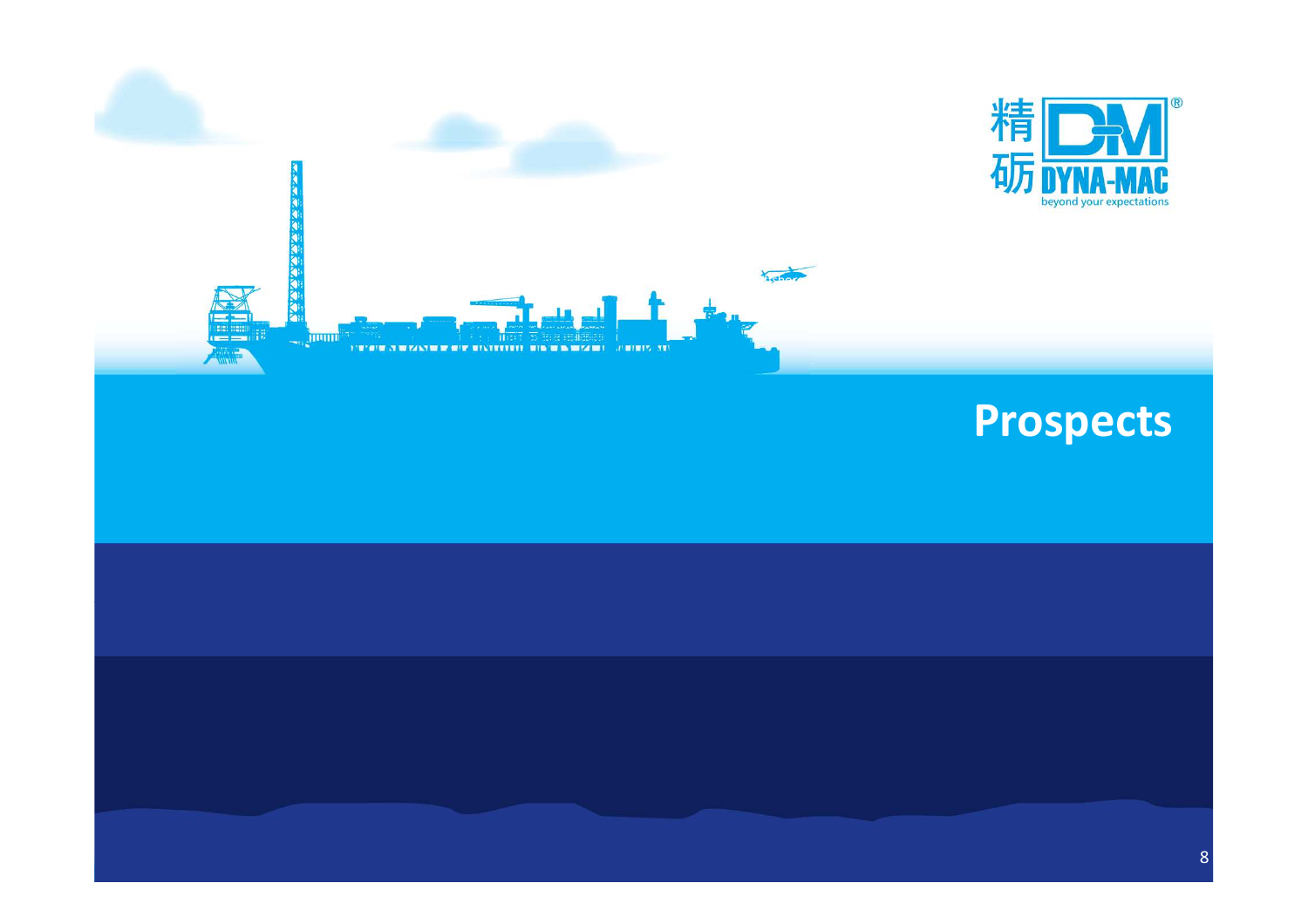

- The fundamentals driving the floating production market remain strong.
- World oil demand continues to grow, supply remains tight, oil futures four years out are trading between \$87 to \$95.
- Deepwater drilling continues to be robust. and orders for floating production systems continue to flow.
- There are 264 floating production systems in service or available worldwide. FPSOs comprise 63 percent of the current total.
- Current order backlog consists of 73 production floaters, 9 FSOs and 2 jack-up MOPUs.
- Production floater order backlog has decreased by 1 units since July 2012.
- This reverses the upward cycle that began second half 2009.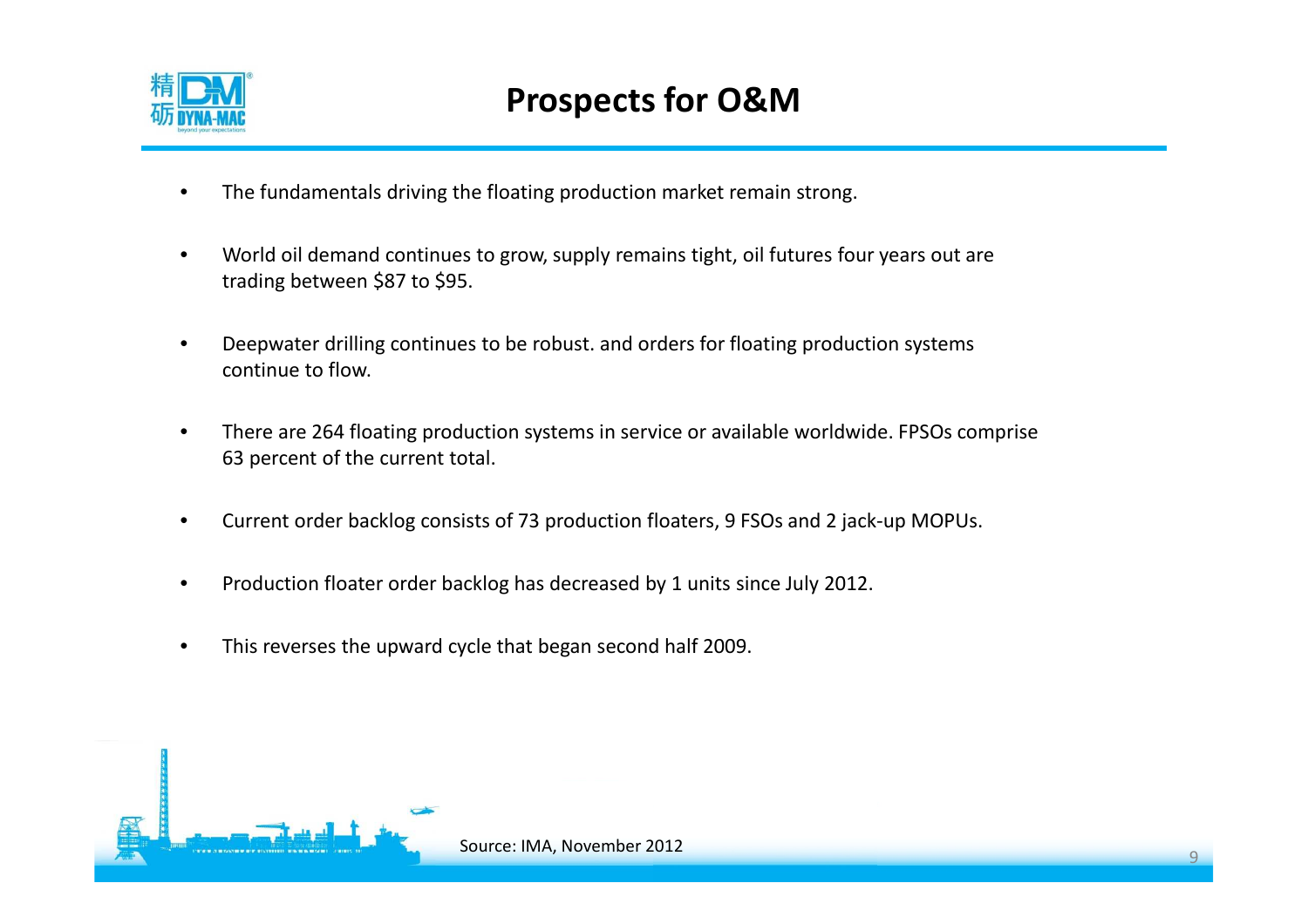

# **Floaters Outlook: Backlog Continues to Grow**

### **Current order backlog for Floating Production Systems: 73 units**

(includes FPSOs, Semis, Spars, TLP and FSRUs)



Of the 73 units, 44 FPSOs (18 new, 26 conversions)

Source: IMA, November 2012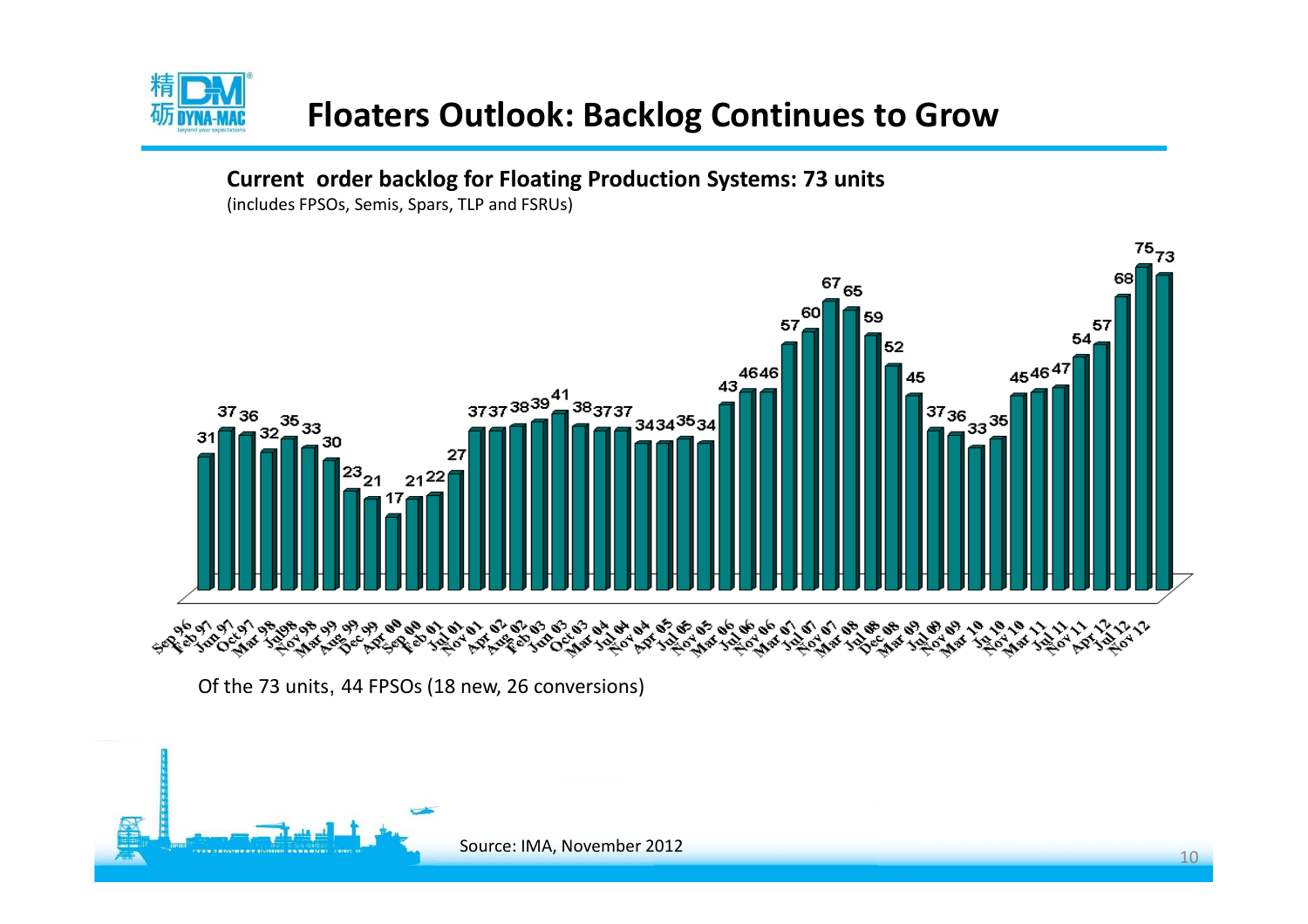

Asia remains the dominant location for production floater fabrication and conversion, accounting for 45% of the facilities active in this sector.

### **Floating Production or Storage Systems Are Being Built or Integrated at Facilities in 35 Locations** (as of November 2012)

| Asia                        |                            |                           | Europe /<br><b>North America</b> | Africa /<br><b>Middle East</b> | <b>Brazil</b>                 |                              |
|-----------------------------|----------------------------|---------------------------|----------------------------------|--------------------------------|-------------------------------|------------------------------|
| Korea                       | Singapore                  | Malaysia / China          | <b>Europe</b>                    | Paenal                         | <b>Rio Grande Sul</b>         | Maua                         |
| <b>Daewoo</b>               | Keppel                     | Malaysia                  | Remontowa                        | • CLOV FPSO portion            | • 8 FPSO serial hulls         | · Sapinhoa-N FPSO top int    |
| · Bigfoot TLP hull (n)      | • Golar Spec FLNG (c)      | <b>MMHE</b>               | • FPF-1 Semi (mod)               | • Ngoma FPSO portion           | · P55 Semi hull assembly      | • OSX Acu                    |
| $\bullet$ CLOV FPSO $(n)$   | · Balnaves FPSO (c)        | • Cendor FPSO (c)         |                                  |                                |                               | • OSX 4 top integ            |
| $\bullet$ VT3 FSRU $(n)$    | · Lula-N FPSO (c)          | • Gumusut semi (n)        | <b>Technip Pori</b>              | Dubai DD                       | <b>Brasfels</b>               | • OSX 5 top integ            |
| • Ichthys FPSO (n)          | $\bullet$ OSX 2 FPSO $(c)$ |                           | • Lucius Spar hull (n)           | · Spill Capture 1 (mod)        | $\bullet$ P61 TLP $(n)$       | $\bullet$ P68 & 71 top integ |
| • Kanowit FLNG (n)          | $\bullet$ OSX 4 FPSO (c)   | China                     | • Big Dog Spar hull (n)          | · Spill Capture 2 (mod)        | $\bullet$ P66 & P69 top integ |                              |
|                             | $\bullet$ OSX 5 FPSO (c)   | <b>CSSC Chengxi</b>       | • A Hanst Spar top integ         | · Livomo FSRU (c)              | • Lula-N FPSO top integ       | OSX - Mendes Junior          |
| Samsung                     | $\bullet$ P58 FPSO $(c)$   | · Sapinhoa N FPSO (c)     |                                  |                                |                               | $\bullet$ P67 & 70 top integ |
| • Knarr FPSO (n)            | • Dong Do FPSO (c)         |                           | <b>Blohm &amp; Voss</b>          | <b>Gulf Piping</b>             | <b>Atlantico Sul</b>          |                              |
| • Olympus TLP hull (n)      | • Ngoma FPSO (c)           | Shanghaiguan              | · Alma FPSO (mod)                | $\bullet$ WO16 MOPU $(c)$      | · P55 Semi hull blocks        |                              |
| • Prelude FLNG (n)          | · Kamelia FPSO (c)         | $\bullet$ UOTE FSO $(c)$  | · Petrojarl Banff (mod)          |                                |                               |                              |
| • Ichthys CPP Semi(n)       | • Lucina FSO (c)           |                           |                                  |                                | <b>Quip Rio Grande</b>        |                              |
| • Gas Atac FSRU (n)         | · Balai ClusterFPSO (c)    | <b>COSCO Dalian</b>       | <b>North America</b>             |                                | • P63 FPSO top integ          |                              |
| • Golar Spec 1 FSRU (n)     |                            | • Cemambi S FPSO (c)      | <b>GIFI</b>                      |                                | • P55 Semi top integ          |                              |
| · Heidrun FSU (n)           | Jurong                     | $\bullet$ P63 FPSO $(c)$  | • Bigfoot TLP top                |                                |                               |                              |
| · Jack/St. Malo Semi (n)    | $\bullet$ OSX 3 FPSO $(c)$ |                           | • Tub Bells Spar (n)             |                                | Queiroz Galvao                |                              |
|                             | $\bullet$ P62 FPSO $(c)$   | <b>COSCO Nantong</b>      |                                  |                                | • P58 FPSO top integ          |                              |
| Hvundai                     | • West Java FSRU (c)       | • Cheviot Octab. hull (n) | Kiewit                           |                                |                               |                              |
| • Goliat FPSO (n)           |                            |                           | • Olympus TLP top                |                                | Camargo Correa - IESA         |                              |
| $\bullet$ Quad 204 FPSO (n) | Sembawang                  | <b>COSCO Qidong</b>       | · Jack/St. Malo Semi top         |                                | • P62 FPSO top integ          |                              |
| · Sumatra FSRU (n)          | · Banyu Urip FSO (c)       | • Western IslesFPSO (n)   |                                  |                                |                               |                              |
| • Klaipeda FSRU (n)         | · Palanca FSO (mod)        |                           | <b>Air Products</b>              |                                | <b>UTC/EBE</b>                |                              |
| • Quintero BayFSRU (n)      |                            | <b>STX Dalian</b>         | · Prelude LNG module             |                                | · P58 FPSO modules            |                              |
| • Hoegh Spec FSRU (n)       | Dyna-Mac                   | $\bullet$ Gaza FSU $(n)$  | · Kanowit LNG module             |                                | · P62 FPSO modules            |                              |
| • A HanstSpar hull (n)      | • OSX 2 FPSO modules       |                           |                                  |                                |                               |                              |
| • Moho Nord TLP (n)         | • OSX 3 FPSO modules       | Wison                     |                                  |                                | Inhauma                       |                              |
|                             | • O 204 FPSO modules       | • LaCreciente FLRSU (n)   |                                  |                                | • 4 FPSOs - P74-77 $(c)$      |                              |
| Sungdong                    | · Sapinhoa N modules       |                           |                                  |                                |                               |                              |
| • Hai Thach FSO (n)         | · Ngoma FPSO modules       |                           |                                  |                                |                               |                              |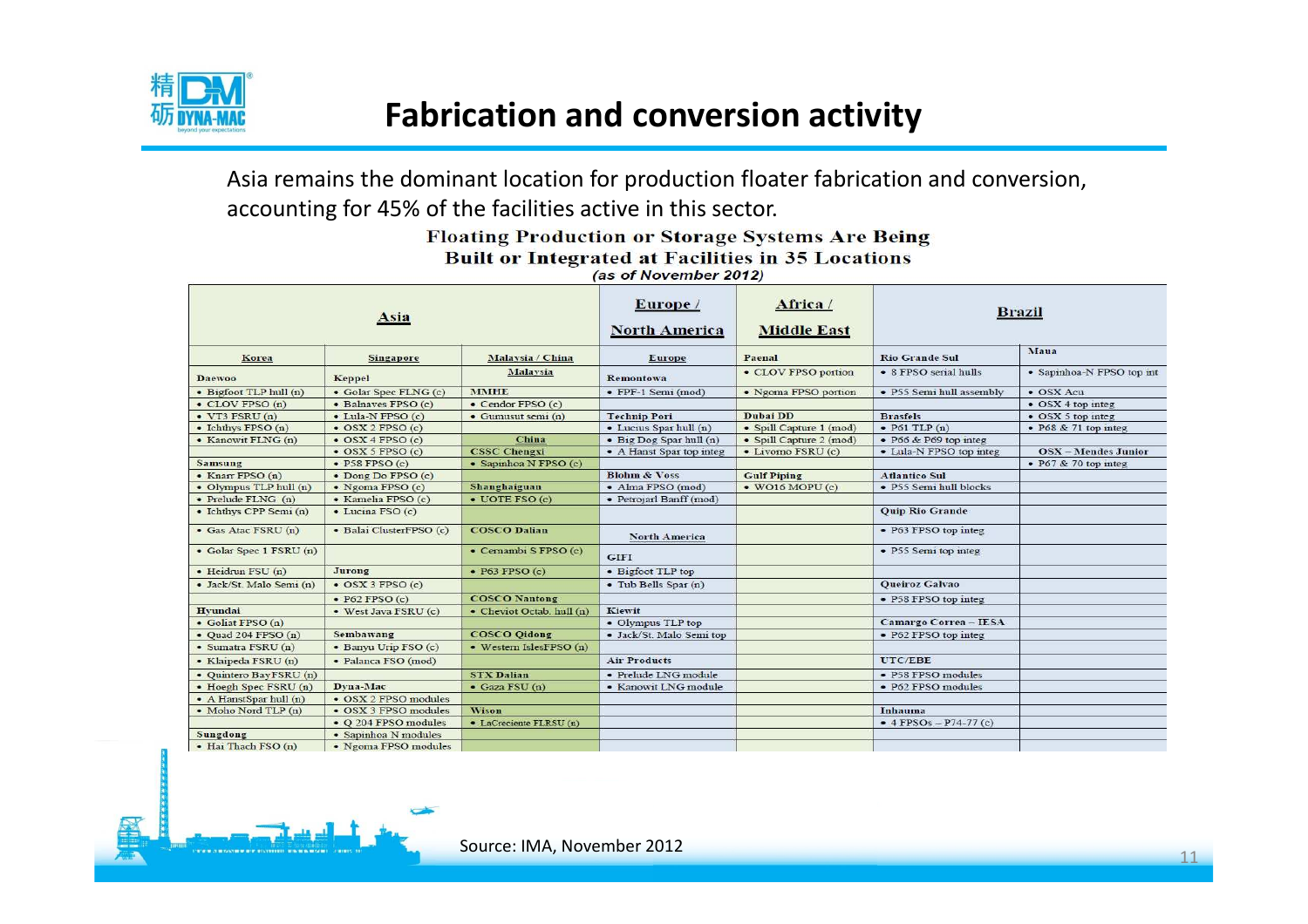

# **Bidding and Final Design and Planning or Study Stage**

Asia remains a key location of current 'Bidding and Final Design Stage' and 'Planning or Study Stage'.

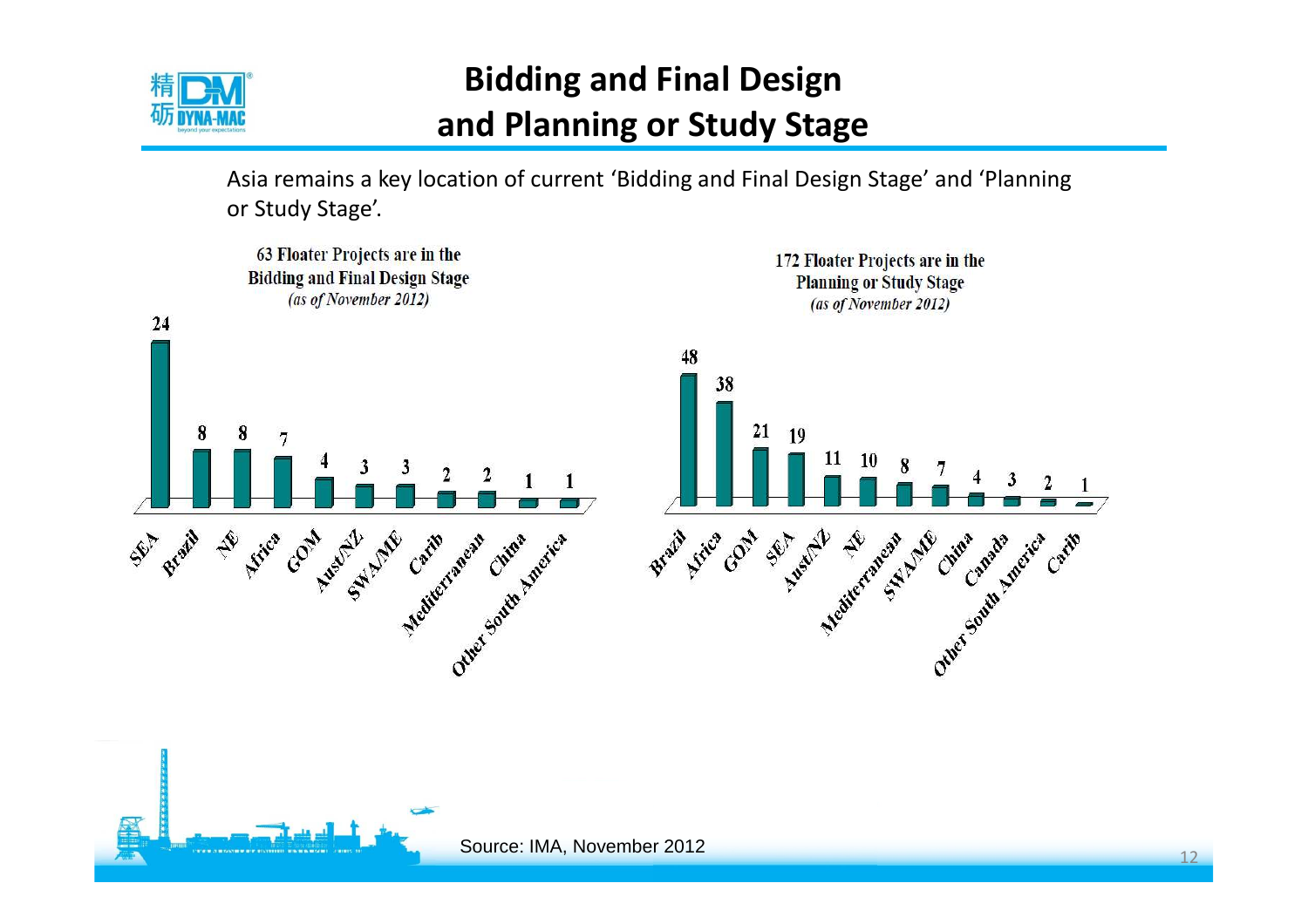



# **Order Book**

13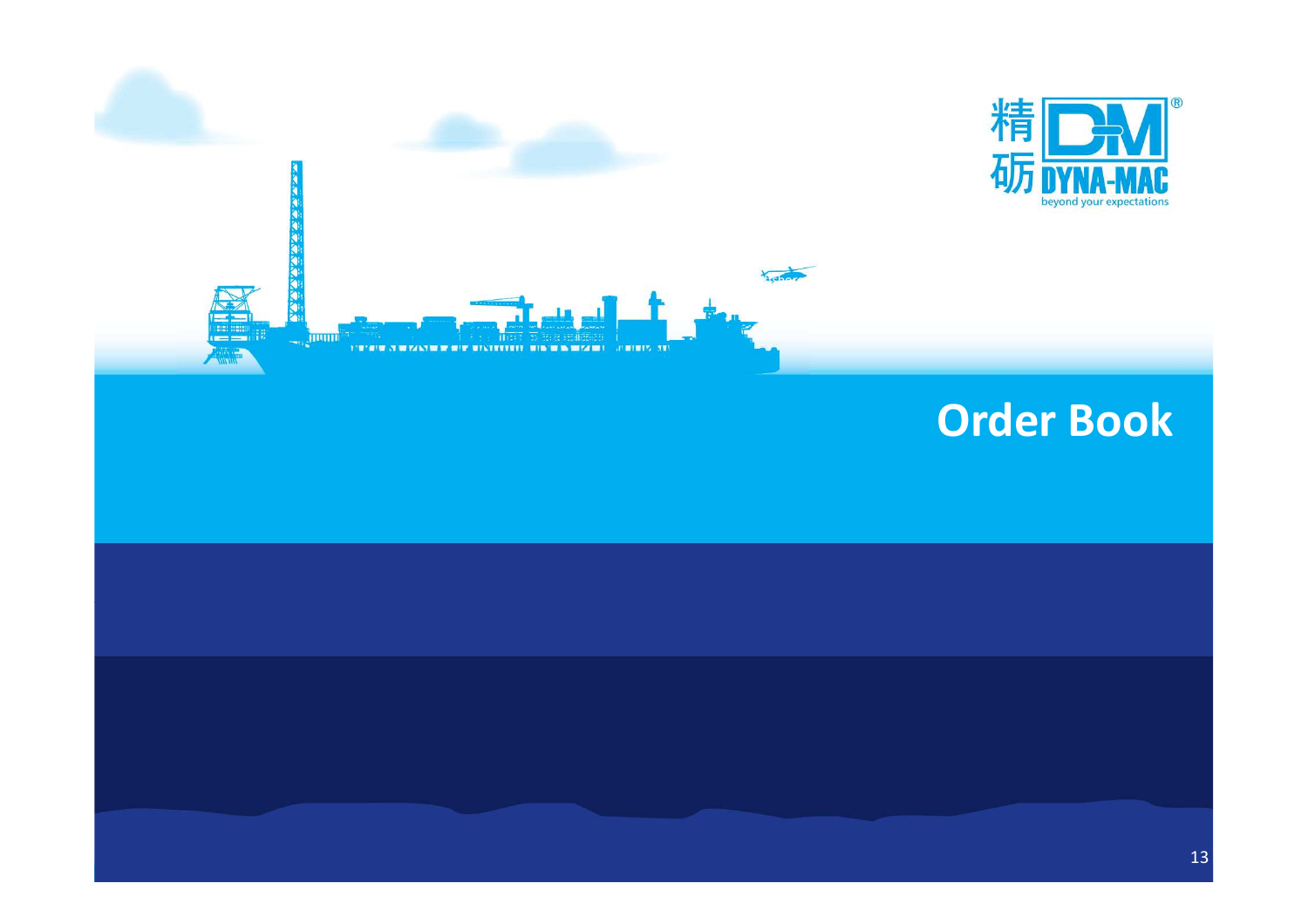

# **Net Order Book**

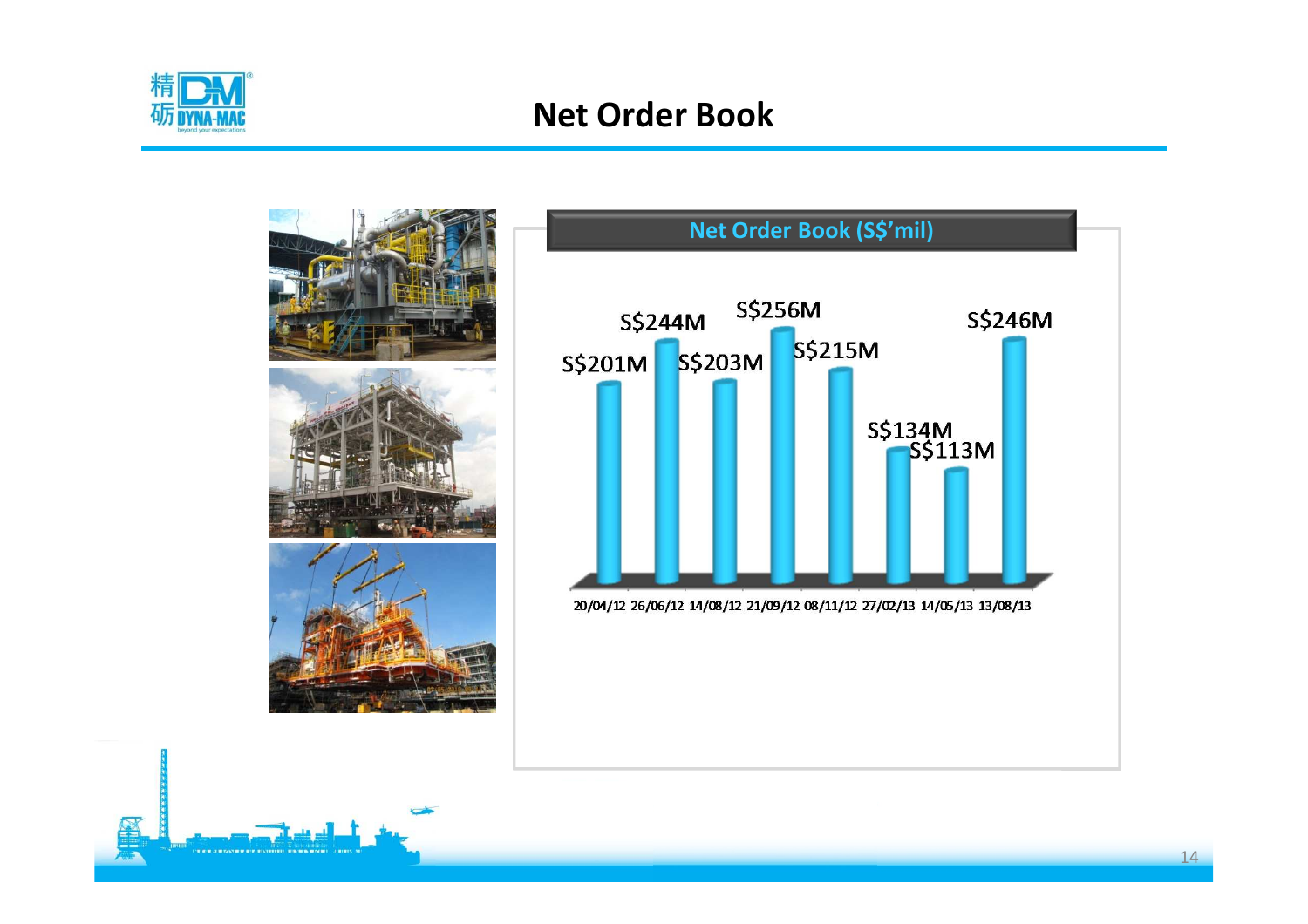



# **Financial Review**

15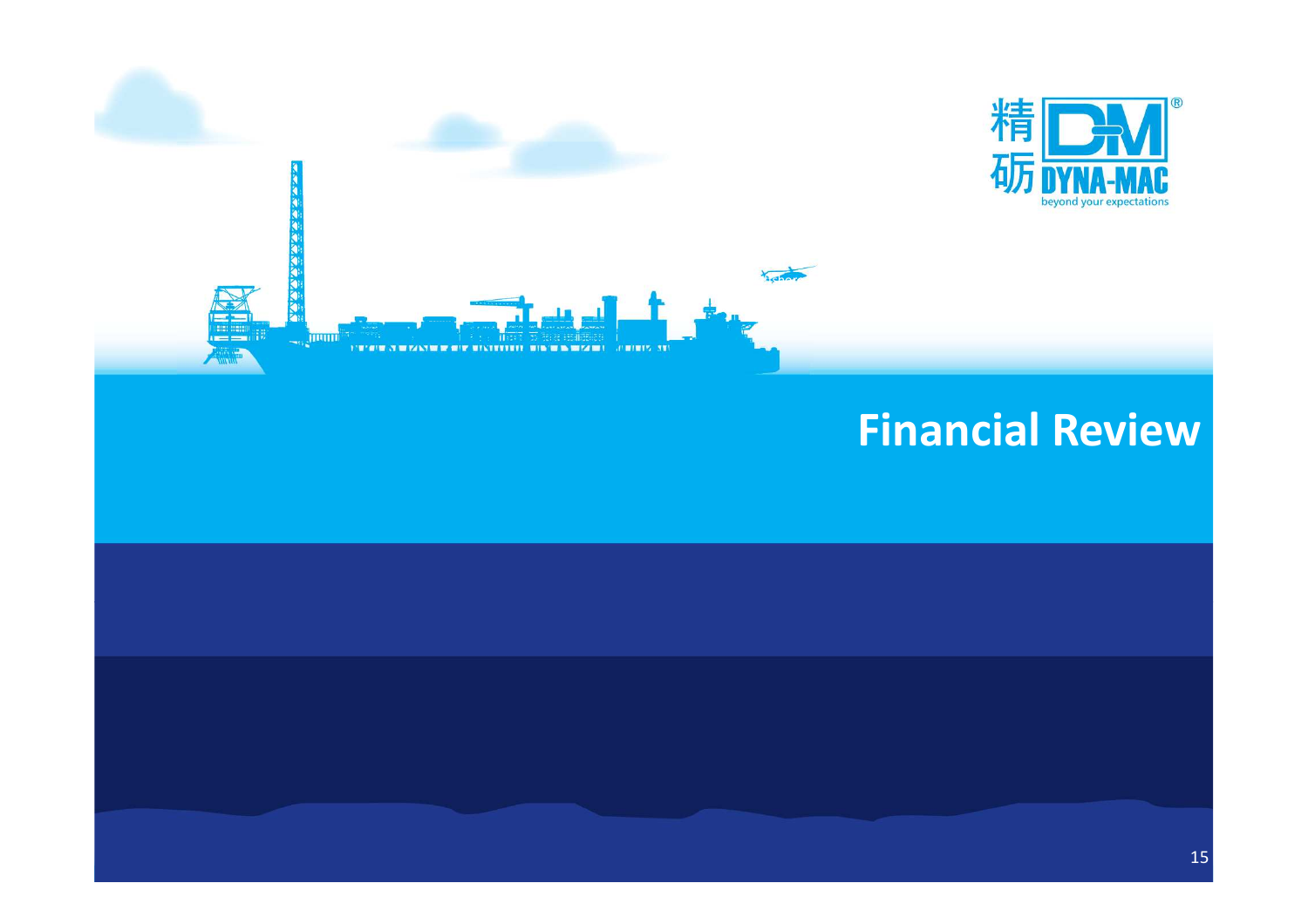

# **Financial Highlights**

| <b>Revenue &amp;</b><br><b>Profit</b> | <b>FY</b><br>May<br>08<br>(12M) | <b>FY</b><br><b>May</b><br>09<br>(12M) | <b>FY</b><br>May<br>10<br>(12M) | <b>FY</b><br><b>May</b><br>11<br>(12M) | <b>FP</b><br><b>Dec</b><br>11<br>(7M) | <b>FY</b><br><b>Dec</b><br>12<br>(12M) | <b>1Q</b><br>Mar<br>13<br>(3M) | 2Q<br>Jun<br>13<br>(3M) | 1H<br>Jun<br>13<br>(6M) |
|---------------------------------------|---------------------------------|----------------------------------------|---------------------------------|----------------------------------------|---------------------------------------|----------------------------------------|--------------------------------|-------------------------|-------------------------|
| Revenue<br>$(S\sin)$                  | 211                             | 121                                    | 219                             | 168                                    | 50                                    | 215                                    | 60                             | 77                      | 137                     |
| Gross profit<br>$(S\sin)$             | 41                              | 28                                     | 51                              | 50                                     | 13                                    | 57                                     | 15                             | 13                      | 28                      |
| GP margin<br>$(\%)$                   | 19%                             | 23%                                    | 23%                             | 30%                                    | 26%                                   | 26%                                    | 24%                            | 17%                     | 20%                     |
| Net profit<br>$(S\sin)$               | 22                              | 8                                      | 25                              | 25                                     | 6                                     | 28                                     | $\overline{7}$                 | $\overline{7}$          | 14                      |
| NP margin<br>$(\%)$                   | 10%                             | 7%                                     | 11%                             | 15%                                    | 12%                                   | 13%                                    | 11%                            | 9%                      | 10%                     |

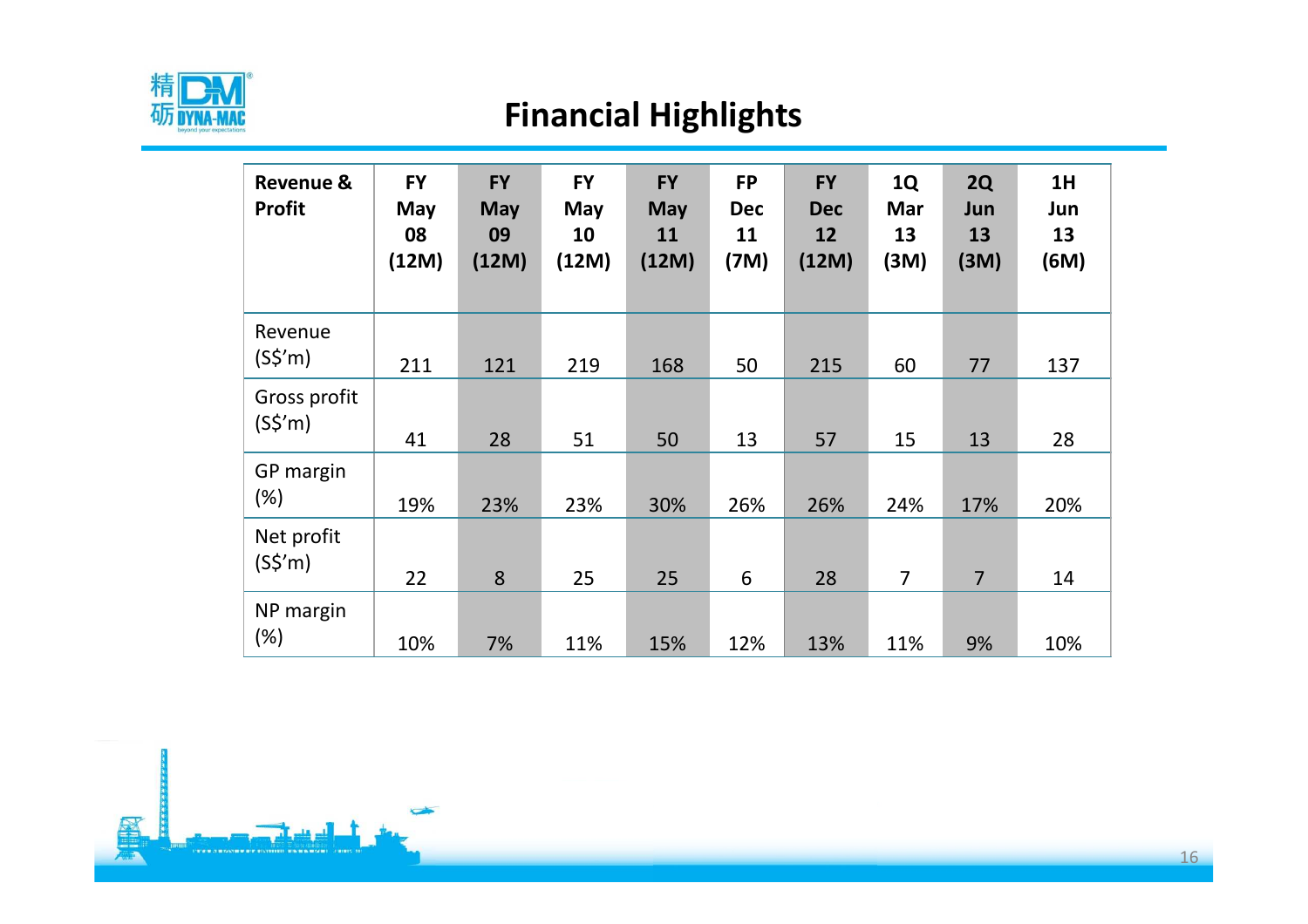

# **Financial Indicators**

| <b>Balance Sheet</b>      | May08 | May09 | May10 | May11 | Dec11 | Dec12 | <b>JUN13</b> |
|---------------------------|-------|-------|-------|-------|-------|-------|--------------|
| Total assets (S\$'m)      | 117   | 131   | 165   | 228   | 159   | 265   | 310          |
| Total liabilities (S\$'m) | 92    | 104   | 135   | 100   | 44    | 81    | 131          |
| Net assets (S\$'m)        | 25    | 27    | 30    | 128   | 115   | 184   | 178          |
| ROE(%)                    | 88%   | 30%   | 83%   | 20%   | 5%    | 19%*  | 8%           |
|                           |       |       |       |       |       |       |              |
| Gearing (times)           | 0.7   | 0.6   | 0.7   | 0.1   | 0.0   | 0.0   | 0.2          |

| Cash Flows (S\$'m)     | <b>FY</b><br>May08<br>(12M) | <b>FY</b><br>May09<br>(12M) | <b>FY</b><br>May10<br>(12M) | <b>FY</b><br>May11<br>(12M) | <b>FP</b><br>Dec11<br>(7M) | <b>FY</b><br>Dec12<br>(12M) | 1H<br><b>JUN13</b><br>(6M) |
|------------------------|-----------------------------|-----------------------------|-----------------------------|-----------------------------|----------------------------|-----------------------------|----------------------------|
| Net cash from          |                             |                             |                             |                             |                            |                             |                            |
| operating activities   | 27                          | 34                          | 41                          | $\overline{4}$              | (3)                        | 10                          | (23)                       |
| Net cash used in       |                             |                             |                             |                             |                            |                             |                            |
| investing activities   | (22)                        | (18)                        | (21)                        | (30)                        | (3)                        | (27)                        | (22)                       |
| Net cash used in       |                             |                             |                             |                             |                            |                             |                            |
| financing activities   | (8)                         | (12)                        | (15)                        | 55                          | (17)                       | 41                          | 9                          |
| Cash & cash            |                             |                             |                             |                             |                            |                             |                            |
| equivalents            | 5                           | 8                           | 13                          | 42                          | 18                         | 43                          | $\overline{7}$             |
| Add: short term bank   |                             |                             |                             |                             |                            |                             |                            |
| deposits               | 8                           | 10                          | 20                          | 40                          | 10                         | 20                          | 30                         |
| Cash and bank balances | 13                          | 18                          | 33                          | 82                          | 28                         | 63                          | 37                         |

\* Diluted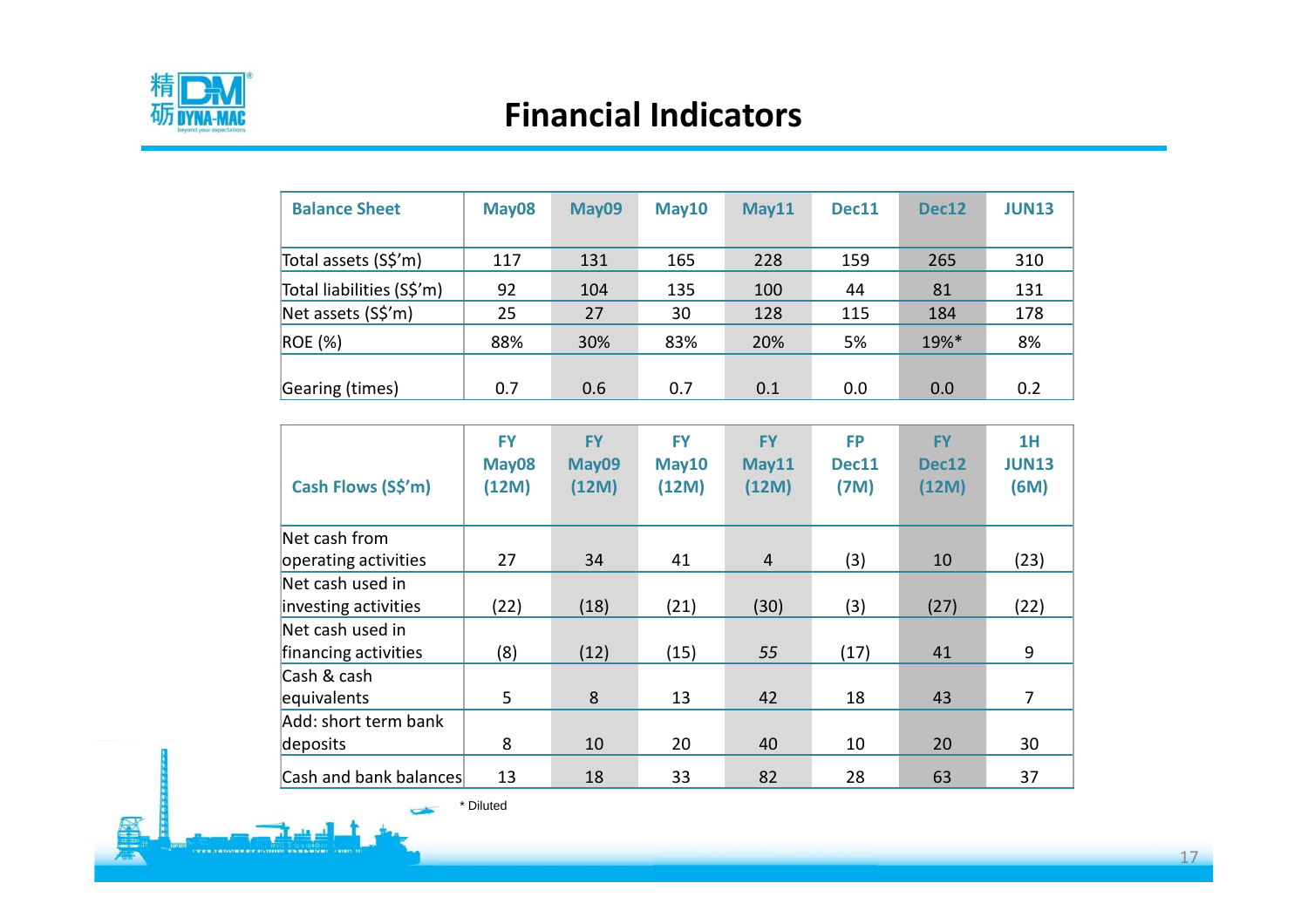

# **Use of IPO Proceeds as at 30 Jun 2013**

|    | Use of proceeds                                       | <b>Amount</b><br>allocated<br>(\$'million) | <b>Amount</b><br>utilised<br>(\$'million) | <b>Balance</b><br>amount<br>(\$'million) |
|----|-------------------------------------------------------|--------------------------------------------|-------------------------------------------|------------------------------------------|
| a. | Expansion of yard facility at 13 Pandan Crescent      | 8.0                                        | 8.0                                       |                                          |
| b. | Upgrading and expansion of yard facility at Main Yard | 12.0                                       | 12.0                                      |                                          |
| C. | Acquisition of additional equipment and machineries   | 7.0                                        | 7.0                                       |                                          |
| d. | Expansion of operations overseas                      | 20.0                                       | 12.7                                      | 7.3                                      |
| e. | General working capital                               | 26.2                                       | 26.2                                      |                                          |
|    |                                                       | 73.2                                       | 65.9                                      | 7.3                                      |

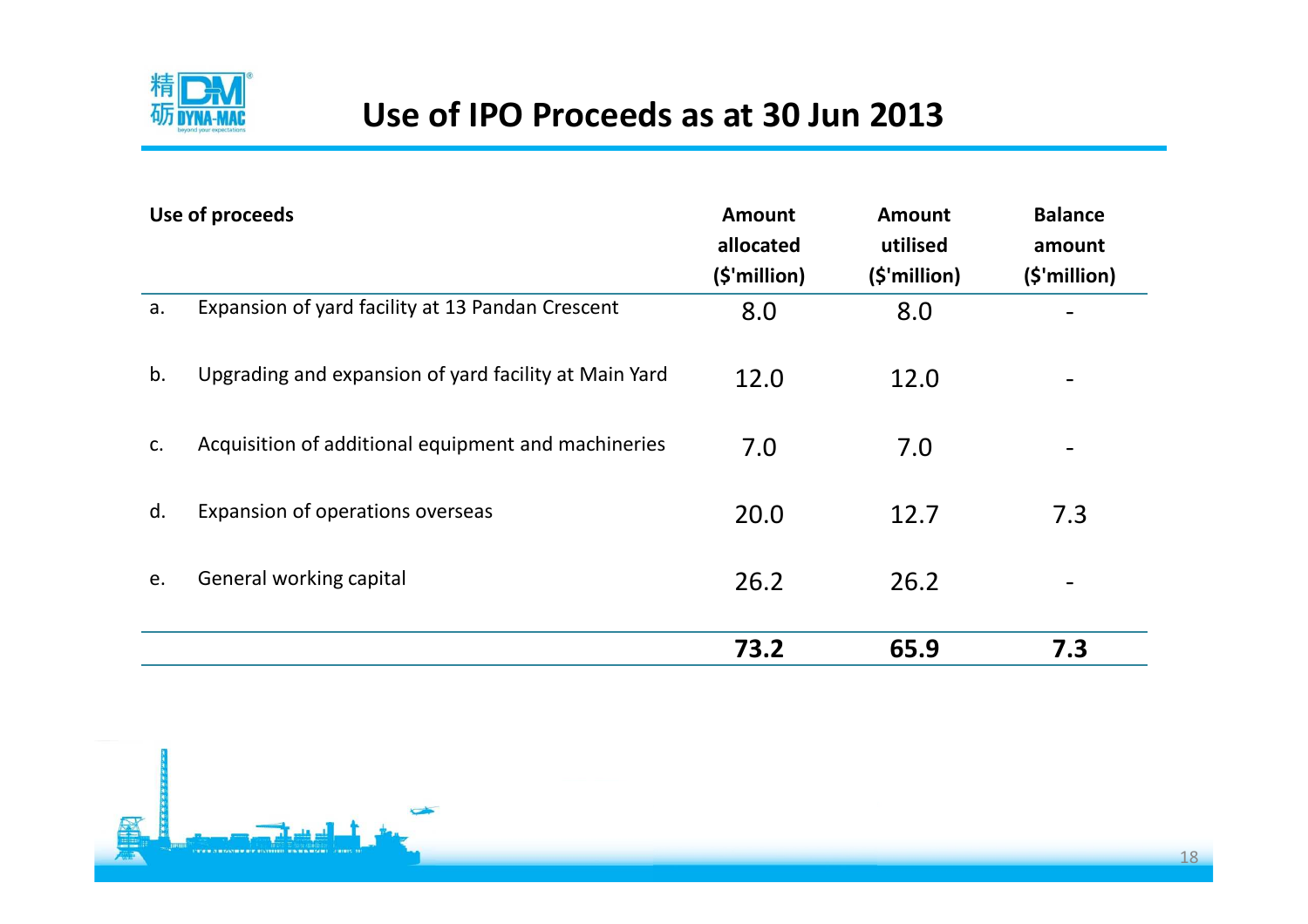

# **Use of Placement Proceeds as at 30 Jun 2013**

|    | Use of proceeds         | <b>Amount</b><br>allocated<br>(\$'million) | <b>Amount</b><br>utilised<br>(\$'million) | <b>Balance</b><br>amount<br>$(\frac{1}{2})$ million) |
|----|-------------------------|--------------------------------------------|-------------------------------------------|------------------------------------------------------|
| a. | General working capital | 45.7                                       | 21.7                                      | 24.0                                                 |
|    |                         | 45.7                                       | 21.7                                      | 24.0                                                 |

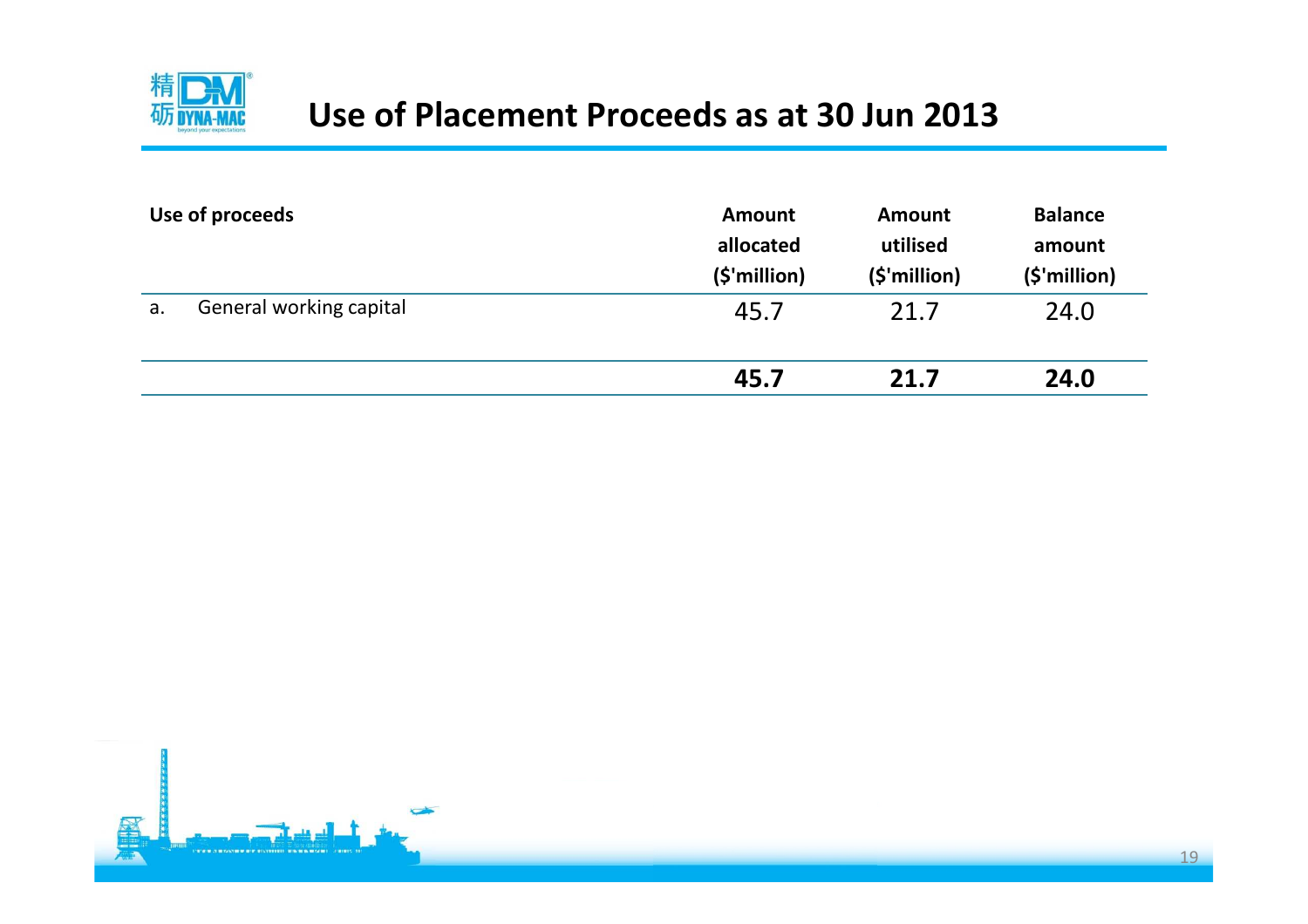

# **Stock Information**

| <b>Listing Date</b>          | 2 Mar 2011      | <b>IPO Price</b>                                               | S\$0.35        |
|------------------------------|-----------------|----------------------------------------------------------------|----------------|
| <b>SGX Stock Code</b>        | NO <sub>4</sub> | Shares in issue<br>(subsequent to share<br>placement Oct 2012) | 1,023,211,000  |
| Share price as at 7 Aug 2013 | S\$0.40         | Market Cap. (S\$'m)                                            | S\$409 million |

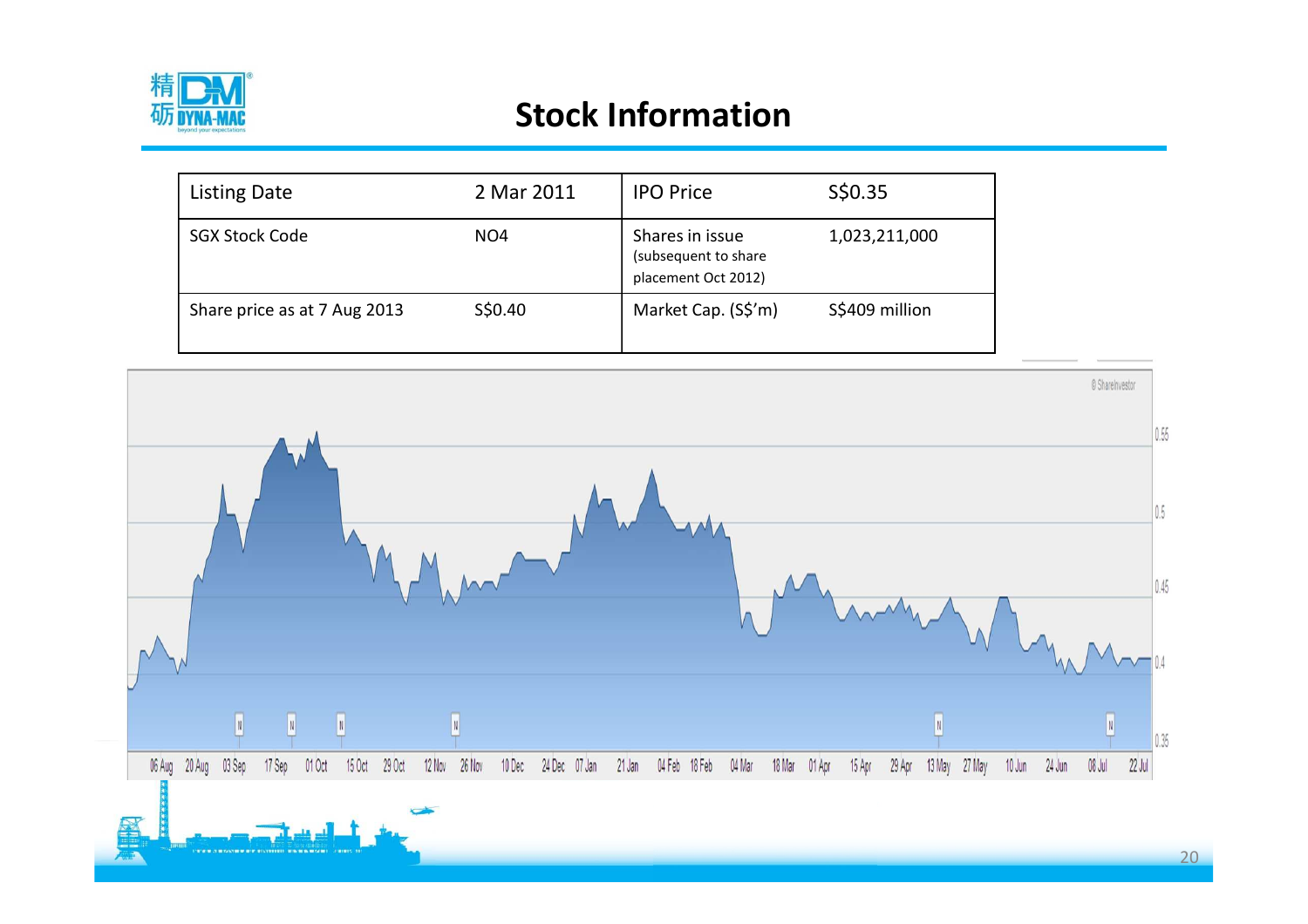

|                                           | <b>Dividend Yield</b>                                        | <b>Dividend Per Share</b> | <b>Dividend Payout %</b> |
|-------------------------------------------|--------------------------------------------------------------|---------------------------|--------------------------|
| FYE 31 May<br>2011<br>(12-mth period)     | 3.7% (based on share<br>price of S\$0.540 @ 21 July<br>2011) | S\$0.02                   | 62%                      |
| <b>FYE 31 Dec 2011</b><br>(7-mth period)  | 0.9% (based on share<br>price of S\$0.545@ 16 Feb<br>2012)   | S\$0.005                  | 83%                      |
| <b>FYE 31 Dec 2012</b><br>(12-mth period) | 4.0% (based on share<br>price of S\$0.445@ 22 Apr<br>2013)   | S\$0.02                   | 72%                      |